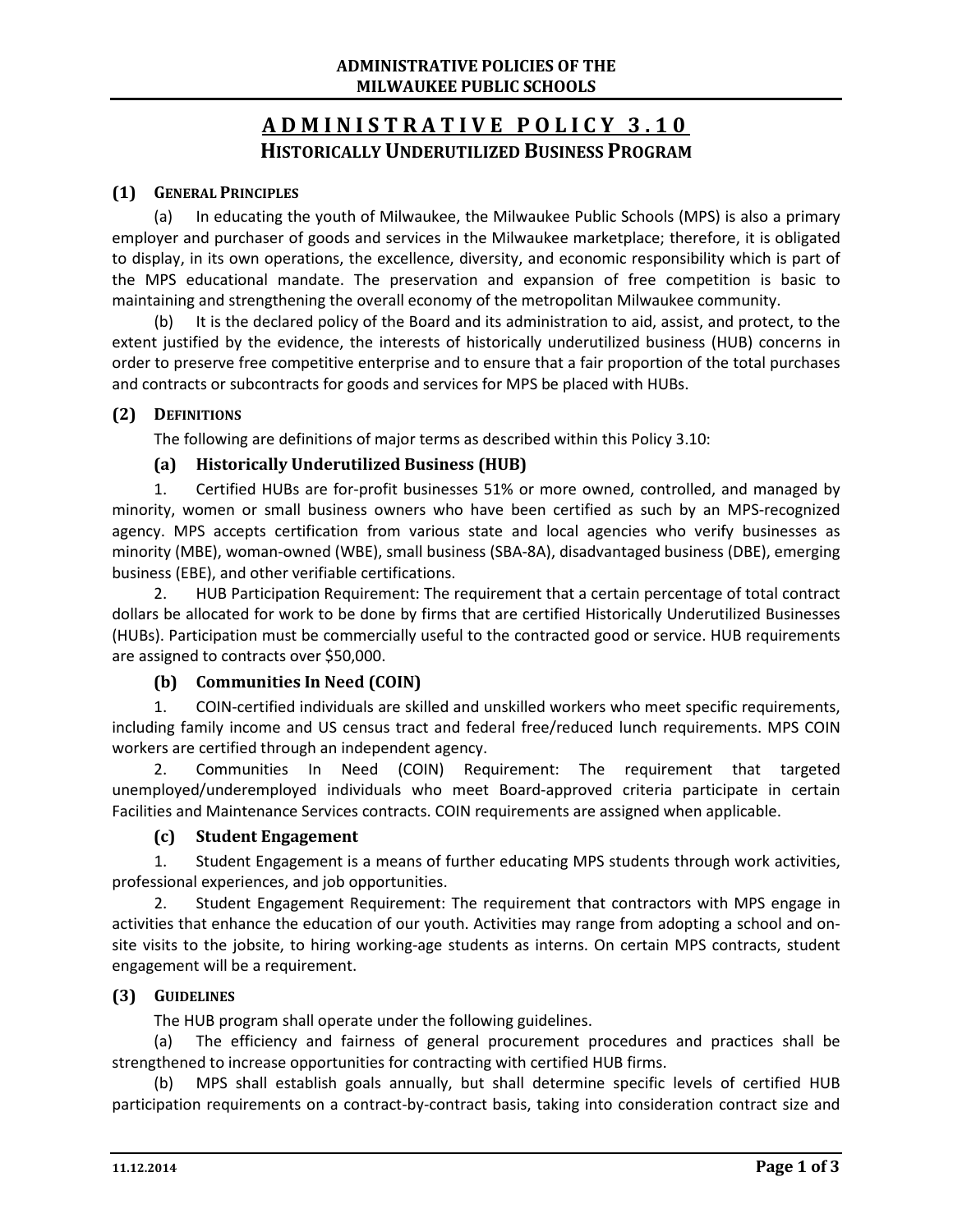the availability and potential of certified HUBs. Overall goals shall be established annually to the extent justified by the evidence.

(c) Race-neutral programs for bonding, insurance, training, and outreach shall be established or continued that are not prohibitive to certified HUB vendor participation.

(d) Insurance requirements shall be established which are not more restrictive than necessary to protect the public's interest and provide appropriate protection.

(e) Administrative procedures regarding the prompt payment by prime contractors to subcontractors shall be established and promulgated.

(f) Uniform contracting methods shall be developed system-wide so that decentralization measures do not perpetuate the effects of current and past discrimination by preventing certified HUB firms from learning about public contracting opportunities.

(g) A more comprehensive contract reporting and monitoring system shall be established to provide accurate information for construction, professional services, and procurement contracting.

(h) Field visits shall be included in program monitoring.

(i) Monitoring procedures shall be developed for all decentralized and discretionary purchases, to include systematic reporting to the Division of Diversity and Community Engagement.

(j) Joint-venture and mentor/protegé relationships shall be encouraged.

(k) Preference shall be given to vendors who are, at the time of bid submission, conducting Board-approved programs for the training, employment, or continuing education of present or former MPS students.

(l) A statistically based methodology for determining participation levels shall be developed, to be established on an annual basis, using utilization percentage ratios.

(m) Goals shall be set which address and attempt to reduce the disparity affecting certified HUB firms in the MPS market area.

(n) Statistics shall be collected and reviewed annually to determine appropriate percentages and/or the necessity for continuance of program measures.

(o) The Board may discontinue all or part of any affirmative contracting actions at any time, upon receiving an annual report indicating that the disparity in a particular area has been eradicated.

(p) Administrative procedures shall be routinely reviewed for adjustments based upon availability and utilization of certified HUB vendors.

(q) The Division of Diversity and Community Engagement shall maintain independent oversight of all MPS procurement, professional service, and construction activities relating to HUBs; facilitate expeditious resolution of issues; strengthen reporting systems; and be responsible for implementing all aspects of the HUB policy.

# **(4) WAIVERS**

Requests for waivers of this policy must be submitted in writing to the manager of the Division of Diversity and Community Engagement and the contracting department. Such requests shall specify measures taken to meet the requirements and/or documented justification for waiver. In the event evidence suggests a need to adjust the percent requirement on a particular contract, an addendum shall be issued prior to bid opening. Contractors must notify the HUB administrator and the contracting department concerning difficulties in meeting the HUB requirement prior to bid opening.

# **(5) CHANGE ORDERS**

(a) The Division of Diversity and Community Engagement must be informed of all change orders to determine whether the change has an impact on the HUB, COIN, and Student Engagement requirements.